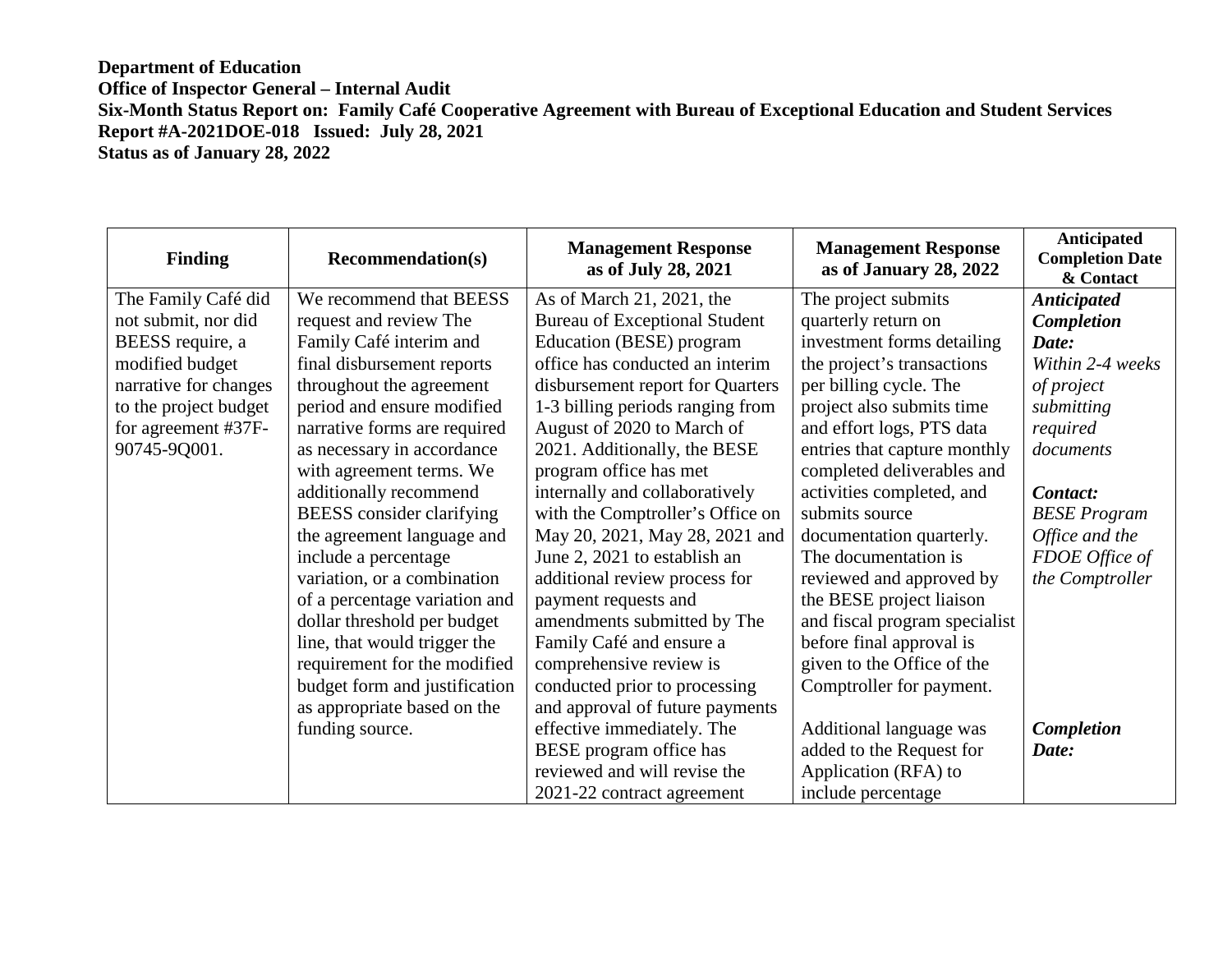| <b>Finding</b> | <b>Recommendation(s)</b> | <b>Management Response</b><br>as of July 28, 2021 | <b>Management Response</b><br>as of January 28, 2022 | <b>Anticipated</b><br><b>Completion Date</b><br>& Contact |
|----------------|--------------------------|---------------------------------------------------|------------------------------------------------------|-----------------------------------------------------------|
|                |                          | language to align with the Office                 | variations and dollar                                | Fall 2021 (RFA                                            |
|                |                          | of Inspector General's                            | threshold amounts per                                | approved and                                              |
|                |                          | recommendations <i>i.e.</i> the                   | budget line, that would                              | released)                                                 |
|                |                          | addition of language to include                   | trigger the requirement for                          |                                                           |
|                |                          | the requirement of a modified                     | the modified budget form                             | Contact:                                                  |
|                |                          | budget narrative form and                         | and justification as                                 | <b>BESE Program</b>                                       |
|                |                          | written justification for line item               | appropriate based on the                             | <i><b>Office</b></i>                                      |
|                |                          | variations that exceed 1%.                        | funding source. Per the                              |                                                           |
|                |                          |                                                   | <b>Reporting Requirements</b>                        |                                                           |
|                |                          |                                                   | section of the 2021-22 RFA,                          |                                                           |
|                |                          |                                                   | a budget amendment is                                |                                                           |
|                |                          |                                                   | required for variances                               |                                                           |
|                |                          |                                                   | greater than 10% and for                             |                                                           |
|                |                          |                                                   | any existing approved line                           |                                                           |
|                |                          |                                                   | item that is less than                               |                                                           |
|                |                          |                                                   | \$75,000. A budget                                   |                                                           |
|                |                          |                                                   | amendment is required for                            |                                                           |
|                |                          |                                                   | variances greater than 5%                            |                                                           |
|                |                          |                                                   | for any existing approved                            |                                                           |
|                |                          |                                                   | line item that is equal to or                        |                                                           |
|                |                          |                                                   | greater than \$75,000. The                           |                                                           |
|                |                          |                                                   | Family Café must submit a                            |                                                           |
|                |                          |                                                   | <b>Project Amendment</b>                             |                                                           |
|                |                          |                                                   | Request Form (DOE 150)                               |                                                           |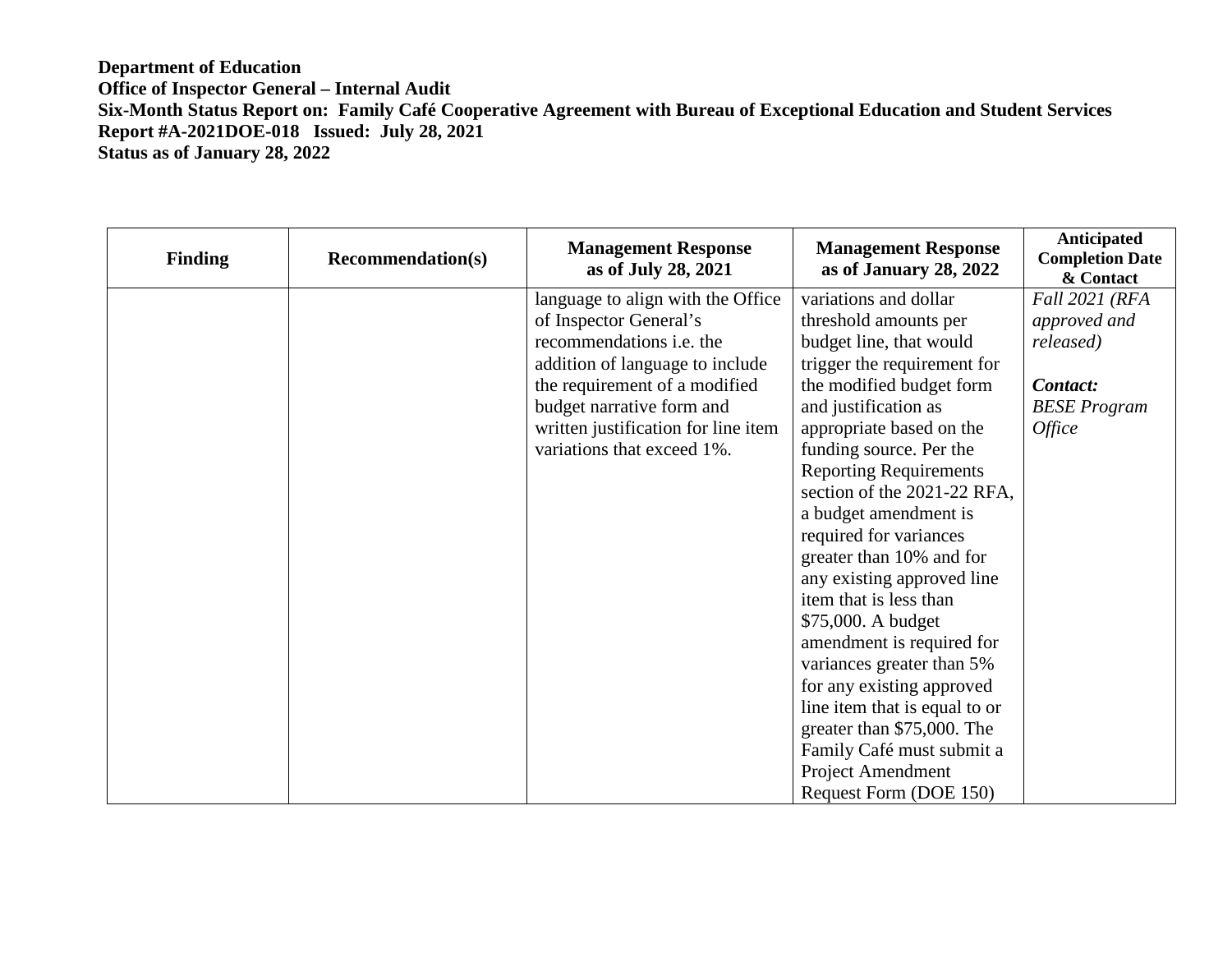| <b>Finding</b> | <b>Recommendation(s)</b> | <b>Management Response</b><br>as of July 28, 2021 | <b>Management Response</b><br>as of January 28, 2022                                                                                                                                                                                                                                                            | Anticipated<br><b>Completion Date</b><br>& Contact |
|----------------|--------------------------|---------------------------------------------------|-----------------------------------------------------------------------------------------------------------------------------------------------------------------------------------------------------------------------------------------------------------------------------------------------------------------|----------------------------------------------------|
|                |                          |                                                   | and modified Budget<br>Narrative Form (DOE 151)<br>and provide written<br>justification for changes to<br>the project budget or line<br>items per specified<br>standards. Additionally, the<br>project shall obtain prior<br>approval in writing to make<br>any changes to the approved<br>project application. |                                                    |
|                |                          |                                                   | Please note, the 1%<br>language as proposed on<br>July 28, 2021 response has<br>been adjusted subsequent to<br>further review.                                                                                                                                                                                  |                                                    |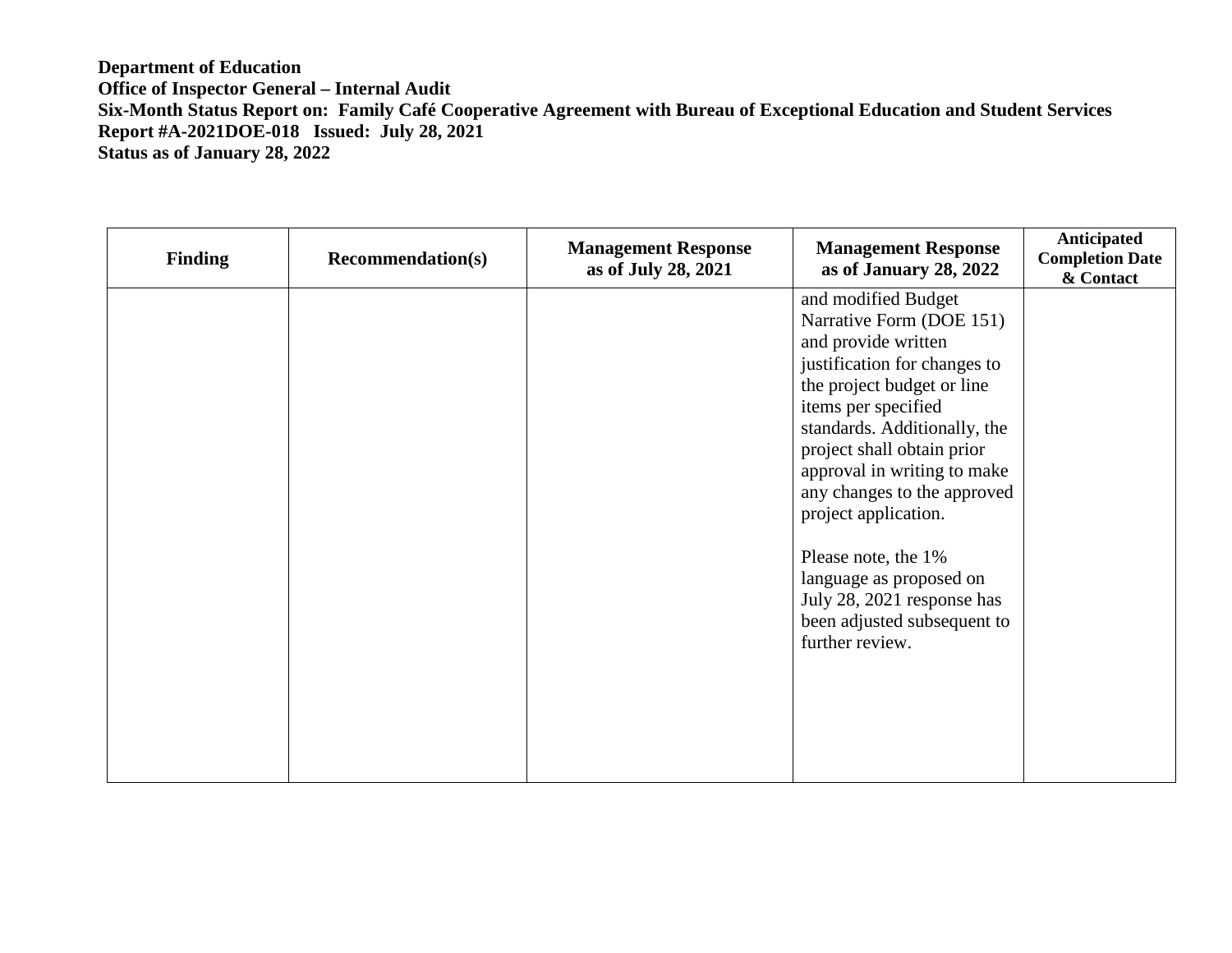| <b>Finding</b>        | <b>Recommendation(s)</b>       | <b>Management Response</b><br>as of July 28, 2021 | <b>Management Response</b><br>as of January 28, 2022 | Anticipated<br><b>Completion Date</b><br>& Contact |
|-----------------------|--------------------------------|---------------------------------------------------|------------------------------------------------------|----------------------------------------------------|
| The Family Café       | We recommend that BEESS        | In collaboration with the Office                  | The Office of the                                    | Completion                                         |
| submitted, and the    | request and review invoices    | of the Comptroller, the BESE                      | Comptroller and the BESE                             | Date: Summer                                       |
| department approved   | submitted by The Family        | program office has revised the                    | program office revised and                           | 2021 (New                                          |
| and paid for, vague   | Café during the agreement      | review and approval process for                   | implemented the review and                           | processes                                          |
| invoices and invoices | term to ensure invoices are    | payments to include an                            | approval process for                                 | <i>adopted</i> )                                   |
| without adequate      | appropriately detailed and     | additional step that requires the                 | payments to include an                               |                                                    |
| documentation.        | align with the approved        | thorough review and approval by                   | additional step that requires                        | Contact:                                           |
|                       | budget narrative. We           | the designated project liaison,                   | the thorough review and                              | <b>BESE Program</b>                                |
|                       | recommend BEESS review         | the program office, BESE senior                   | approval by the designated                           | Office and the                                     |
|                       | these invoices when            | leadership and the Office of the                  | BESE project liaison, the                            | FDOE Office of                                     |
|                       | conducting programmatic        | Comptroller prior to final                        | BESE program office,                                 | the Comptroller                                    |
|                       | monitoring. We further         | approval of the requested                         | BESE senior leadership and                           |                                                    |
|                       | recommend BEESS add a          | payments. The revised review                      | the Office of the                                    |                                                    |
|                       | conflict of interest statement | process includes, but is not                      | Comptroller prior to final                           |                                                    |
|                       | in their grant language that   | limited to, requesting                            | approval of the requested                            |                                                    |
|                       | requires disclosure of         | clarification in writing from the                 | payments.                                            |                                                    |
|                       | conflicts of interest and      | project, additional written                       |                                                      |                                                    |
|                       | additional safeguards to       | justification of how the requests                 | A conflict of interest                               | <b>Completion</b>                                  |
|                       | prohibit employees from        | for payment allowed the project                   | statement has been added to                          | Date: Fall 2021                                    |
|                       | using their positions for a    | to meet their required                            | the project's 2021-22 RFA,                           | (RFA approved                                      |
|                       | purpose that constitutes, or   | deliverables, how the requests                    | refer to the section titled                          | and released)                                      |
|                       | presents the appearance of, a  | for payment aligned with the                      | Conflict of Interest                                 |                                                    |
|                       | personal or organizational     | project's scope of work, product                  | Disclosure. The applicant                            | Contact:                                           |
|                       |                                | samples <i>i.e.</i> flyers, website               | must maintain written                                |                                                    |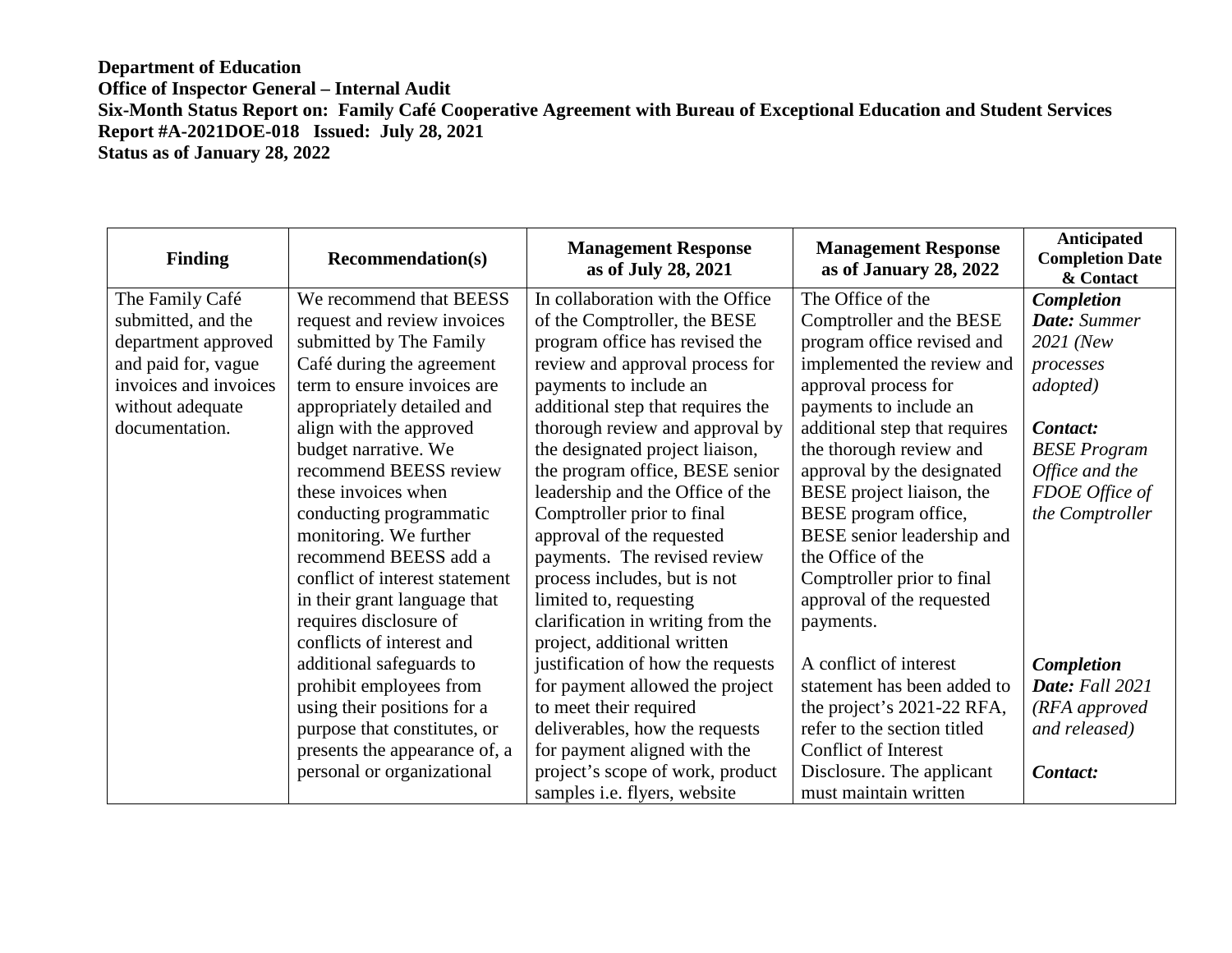| <b>Finding</b> | <b>Recommendation(s)</b> | <b>Management Response</b><br>as of July 28, 2021 | <b>Management Response</b><br>as of January 28, 2022 | Anticipated<br><b>Completion Date</b><br>& Contact |
|----------------|--------------------------|---------------------------------------------------|------------------------------------------------------|----------------------------------------------------|
|                | conflict of interest or  | postings, newsletters, brochures                  | standards of conduct                                 | <b>BESE Program</b>                                |
|                | personal gain.           | etc., additional source                           | covering conflicts of interest                       | <i><b>Office</b></i>                               |
|                |                          | documentation and itemized                        | and governing the actions of                         |                                                    |
|                |                          | receipts that explicitly state                    | its employees engaged in                             |                                                    |
|                |                          | quantities and costs per item for                 | the selection, award and                             |                                                    |
|                |                          | each requested payment rather                     | administration of contracts.                         |                                                    |
|                |                          | than previously approved vague                    | No employee, officer, or                             |                                                    |
|                |                          | language and generic summaries.                   | agent may participate in the                         |                                                    |
|                |                          | The revised review process is                     | selection, award, or                                 |                                                    |
|                |                          | effective March 3, 2021, and has                  | administration of a contract                         |                                                    |
|                |                          | been implemented for the                          | supported by this award if                           |                                                    |
|                |                          | quarters 1-3 billing period of the                | he or she has a real or                              |                                                    |
|                |                          | 2020-2021 FY. Additionally, the                   | apparent conflict of interest.                       |                                                    |
|                |                          | BESE program office has added                     | Such a conflict of interest                          |                                                    |
|                |                          | contractual language to include a                 | would arise when the                                 |                                                    |
|                |                          | conflict of interest statement in                 | employee, officer, or agent,                         |                                                    |
|                |                          | the 2021-2022 Family Café                         | any member of his or her                             |                                                    |
|                |                          | request for application (RFA).                    | immediate family, his or her                         |                                                    |
|                |                          | The statement will require The                    | partner, or an organization                          |                                                    |
|                |                          | Family Café to provide                            | which employs or is about                            |                                                    |
|                |                          | disclosure of potential or actual                 | to employ any of the parties                         |                                                    |
|                |                          | conflicts of interest. The                        | indicated herein, has a                              |                                                    |
|                |                          | provision of additional                           | financial or other interest in                       |                                                    |
|                |                          | safeguards has been included                      | or a tangible personal                               |                                                    |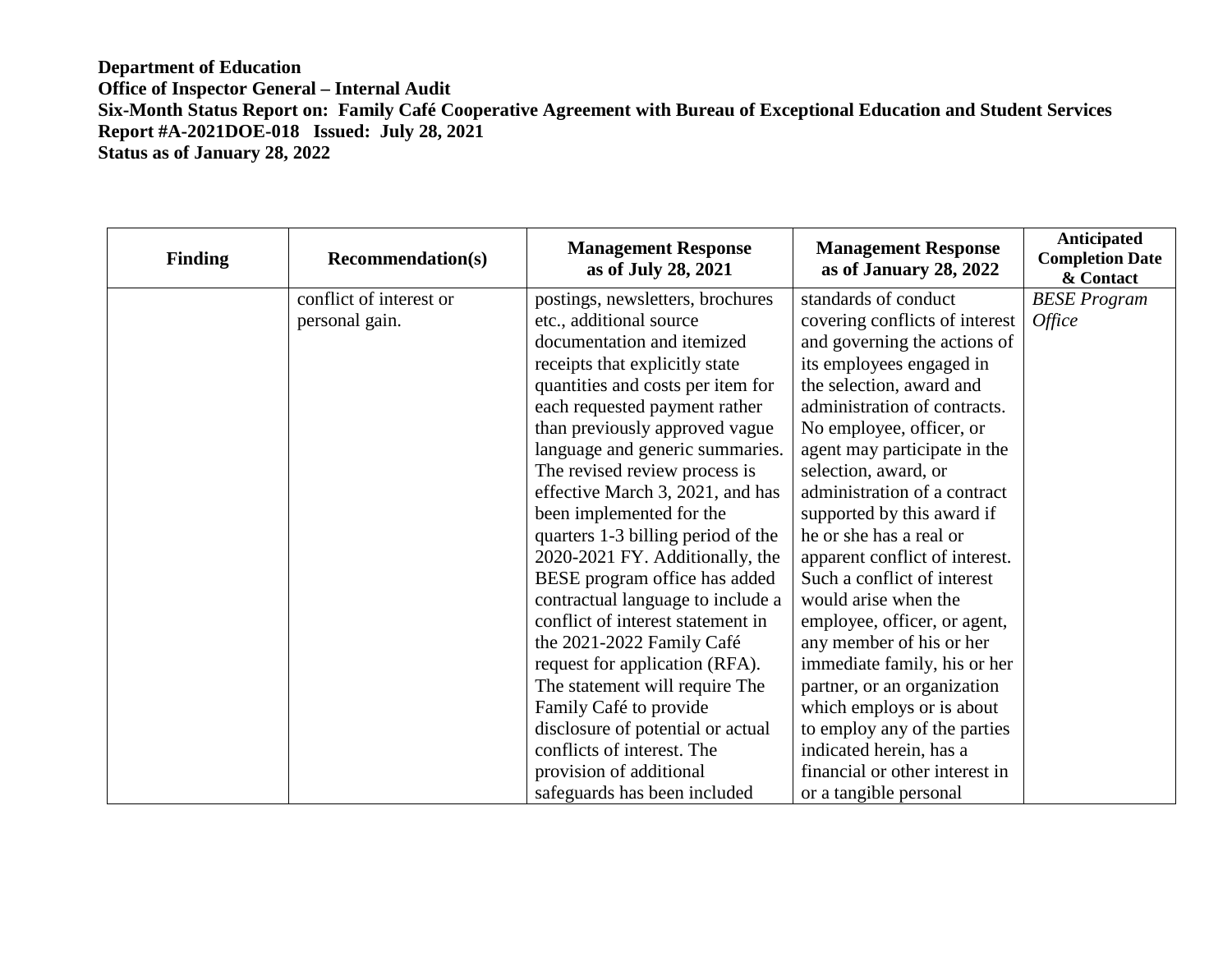| <b>Finding</b> | <b>Recommendation(s)</b> | <b>Management Response</b><br>as of July 28, 2021 | <b>Management Response</b><br>as of January 28, 2022 | Anticipated<br><b>Completion Date</b><br>& Contact |
|----------------|--------------------------|---------------------------------------------------|------------------------------------------------------|----------------------------------------------------|
|                |                          | within the RFA to prohibit                        | benefit from a firm                                  |                                                    |
|                |                          | Family Café' employees from                       | considered for a contract.                           |                                                    |
|                |                          | using their positions in a way                    | The officers, employees,                             |                                                    |
|                |                          | that may constitute or present the                | and agents of the non-                               |                                                    |
|                |                          | appearance of any personal or                     | Federal entity may neither                           |                                                    |
|                |                          | organizational gains.                             | solicit nor accept gratuities,                       |                                                    |
|                |                          |                                                   | favors, or anything of                               |                                                    |
|                |                          |                                                   | monetary value from                                  |                                                    |
|                |                          |                                                   | contractors or parties to                            |                                                    |
|                |                          |                                                   | subcontracts. However, the                           |                                                    |
|                |                          |                                                   | applicant may set standards                          |                                                    |
|                |                          |                                                   | for situations in which the                          |                                                    |
|                |                          |                                                   | financial interest is not                            |                                                    |
|                |                          |                                                   | substantial or the gift is an                        |                                                    |
|                |                          |                                                   | unsolicited item of nominal                          |                                                    |
|                |                          |                                                   | value. The standards of                              |                                                    |
|                |                          |                                                   | conduct must provide for                             |                                                    |
|                |                          |                                                   | disciplinary actions to be                           |                                                    |
|                |                          |                                                   | applied for violations of                            |                                                    |
|                |                          |                                                   | such standards by officers,                          |                                                    |
|                |                          |                                                   | employees, or agents of the                          |                                                    |
|                |                          |                                                   | applicant.                                           |                                                    |
|                |                          |                                                   |                                                      | <b>Anticipated</b>                                 |
|                |                          |                                                   |                                                      | <b>Completion</b>                                  |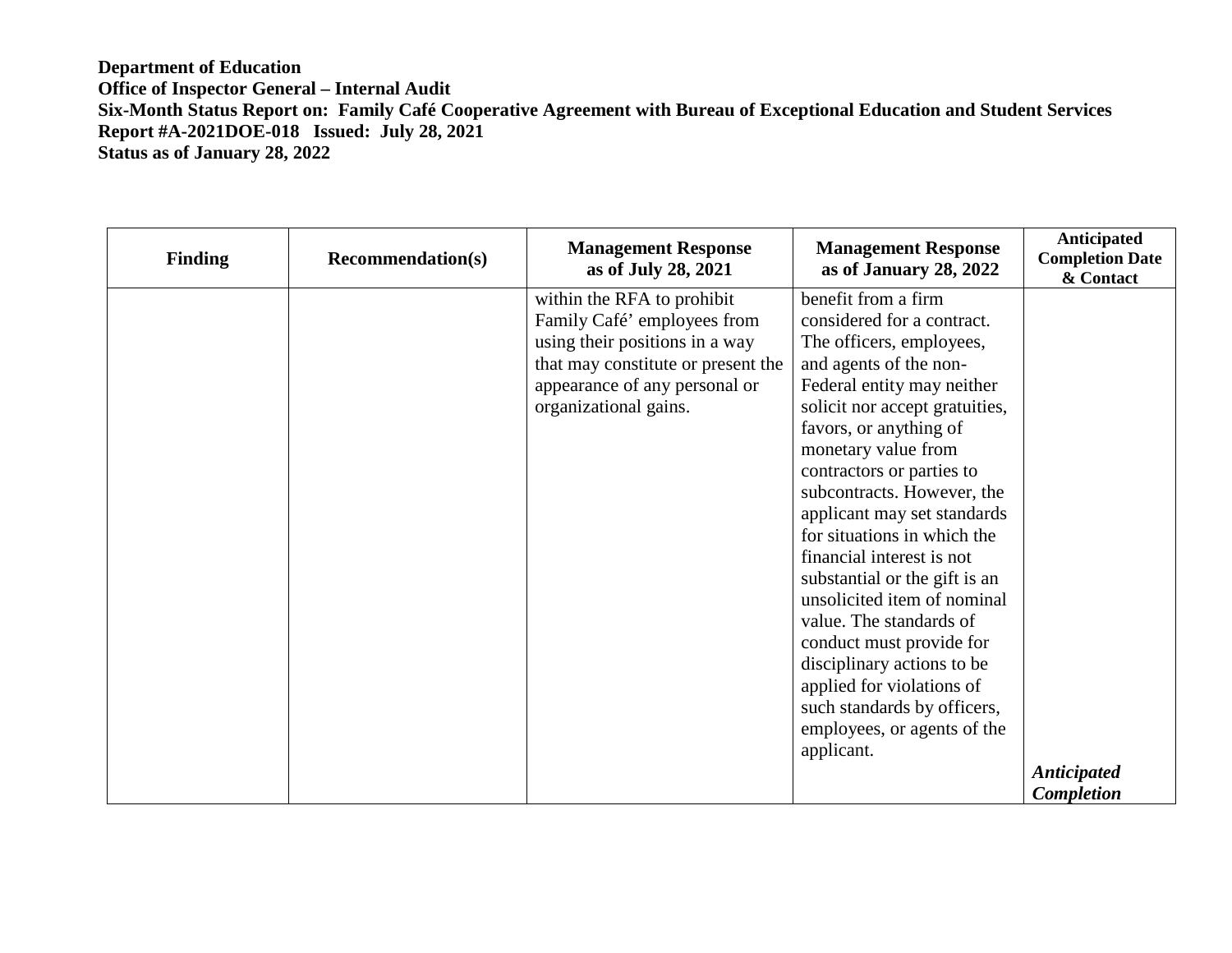| <b>Finding</b> | <b>Recommendation(s)</b> | <b>Management Response</b><br>as of July 28, 2021 | <b>Management Response</b><br>as of January 28, 2022 | Anticipated<br><b>Completion Date</b><br>& Contact |
|----------------|--------------------------|---------------------------------------------------|------------------------------------------------------|----------------------------------------------------|
|                |                          |                                                   | Per the Funding Method                               | Date: Within 2-4                                   |
|                |                          |                                                   | section and Fiscal Records                           | weeks of project                                   |
|                |                          |                                                   | Requirements and                                     | submitting                                         |
|                |                          |                                                   | Documentation section of                             | required                                           |
|                |                          |                                                   | the 2021-22 RFA, payment                             | documents                                          |
|                |                          |                                                   | is rendered upon submission                          |                                                    |
|                |                          |                                                   | of documented allowable                              | Contact:                                           |
|                |                          |                                                   | disbursements, and the                               | <b>BESE Program</b>                                |
|                |                          |                                                   | documentation of completed                           | Office and FDOE                                    |
|                |                          |                                                   | specified performance                                | $Office\ of\ the$                                  |
|                |                          |                                                   | objectives. The BESE                                 | Comptroller                                        |
|                |                          |                                                   | project liaison and project                          |                                                    |
|                |                          |                                                   | manager will verify that the                         |                                                    |
|                |                          |                                                   | project's expenditures are                           |                                                    |
|                |                          |                                                   | allowable and that                                   |                                                    |
|                |                          |                                                   | performance objectives are                           |                                                    |
|                |                          |                                                   | progressing in a satisfactory                        |                                                    |
|                |                          |                                                   | manner, consistent with the                          |                                                    |
|                |                          |                                                   | project narrative and                                |                                                    |
|                |                          |                                                   | performance targets.                                 |                                                    |
|                |                          |                                                   | Budgeted items must                                  |                                                    |
|                |                          |                                                   | correlate with the narrative                         |                                                    |
|                |                          |                                                   | portion of the project                               |                                                    |
|                |                          |                                                   | application that describes                           |                                                    |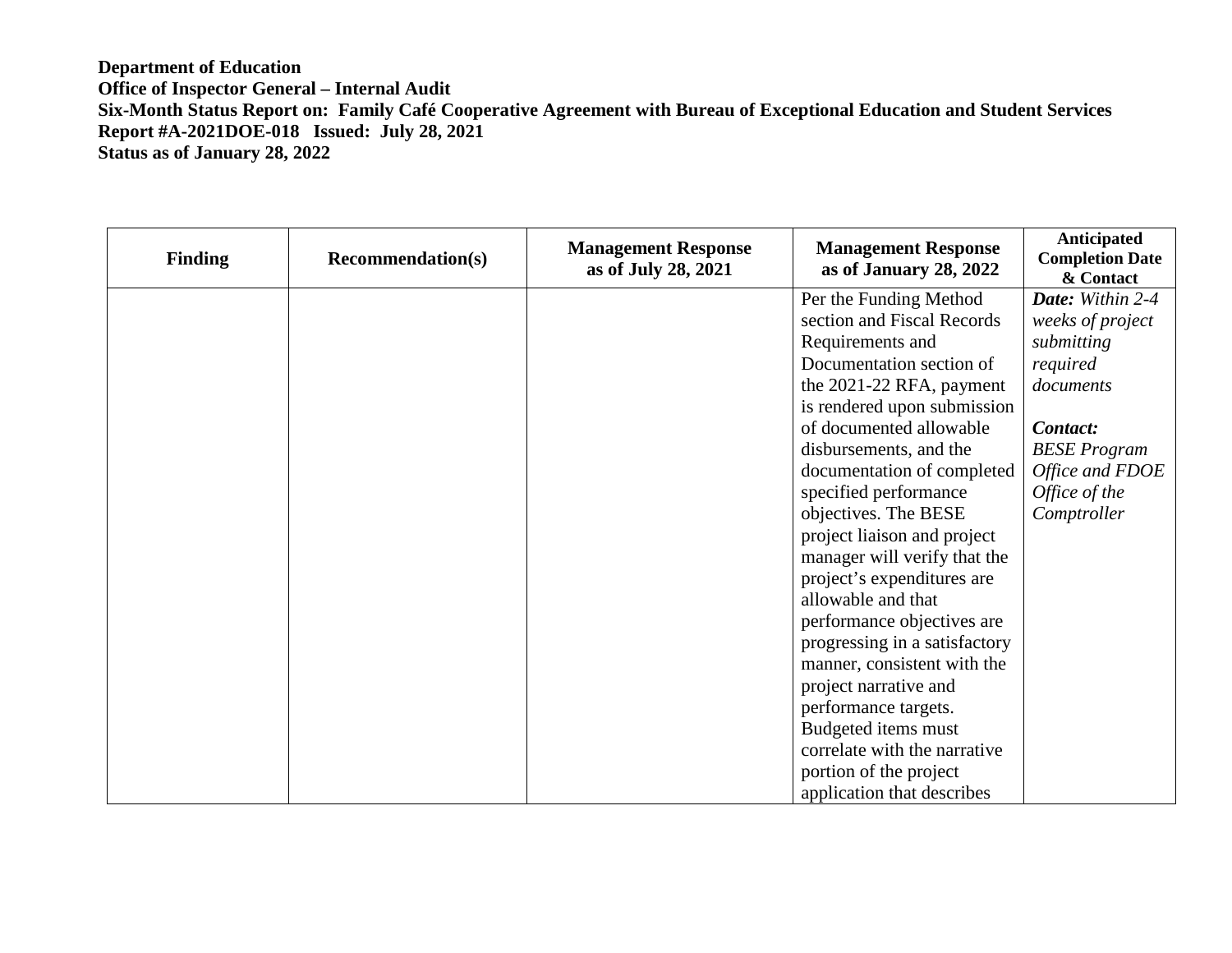| <b>Finding</b> | <b>Recommendation(s)</b> | <b>Management Response</b><br>as of July 28, 2021 | <b>Management Response</b><br>as of January 28, 2022                                                                                                                    | Anticipated<br><b>Completion Date</b><br>& Contact |
|----------------|--------------------------|---------------------------------------------------|-------------------------------------------------------------------------------------------------------------------------------------------------------------------------|----------------------------------------------------|
|                |                          |                                                   | the specific activities, tasks<br>and deliverables to be<br>implemented. Discretionary<br>project funds may not be<br>used to supplant existing<br>programs or funding. |                                                    |
|                |                          |                                                   |                                                                                                                                                                         |                                                    |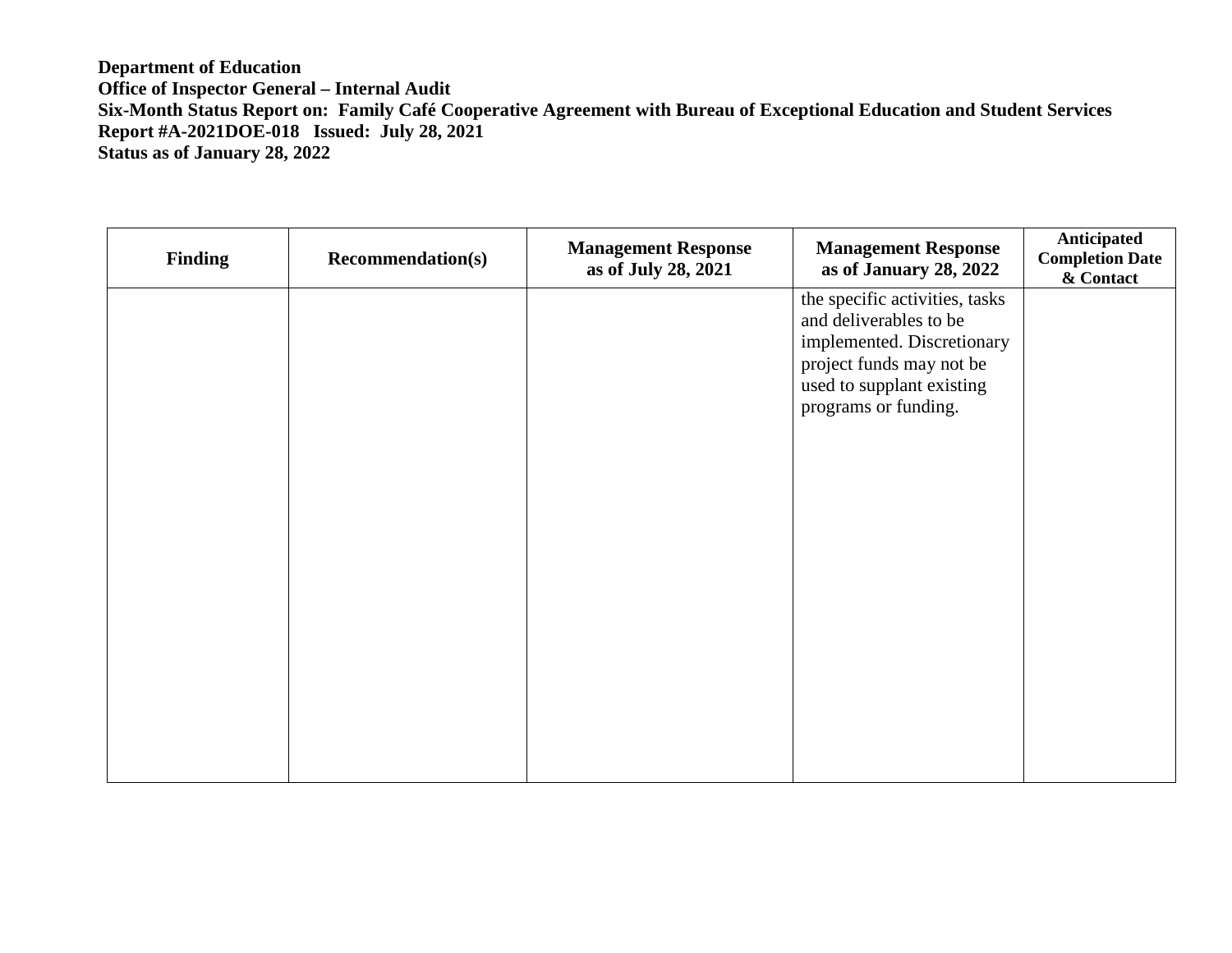| <b>Finding</b>        | <b>Recommendation(s)</b>      | <b>Management Response</b><br>as of July 28, 2021 | <b>Management Response</b><br>as of January 28, 2022 | Anticipated<br><b>Completion Date</b><br>& Contact |
|-----------------------|-------------------------------|---------------------------------------------------|------------------------------------------------------|----------------------------------------------------|
| The Family Café did   | We recommend the BEESS        | The Program Office requested                      | The project submitted a                              | <b>Anticipated</b>                                 |
| not achieve one       | project liaison enhance their | via email on June 4, 2021, that                   | conference roster and an                             | <b>Completion</b>                                  |
| deliverable in fiscal | monitoring of project         | Family Café submit a list of the                  | itemized hotel invoice after                         | Date: Within 2-4                                   |
| year 2018-2019        | deliverables by periodically  | 2020-21 scholarship recipients                    | the 2021 Family Café                                 | weeks of project                                   |
| related to providing  | ensuring a sufficient number  | (including name and contact                       | Conference. The hotel                                | submitting                                         |
| scholarships to       | of scholarship program        | information for recipients) in                    | invoice provided further                             | required                                           |
| conference attendees, | families utilize the          | addition to the applications                      | documentation of the funds                           | documents                                          |
| and could improve     | conference hotel. The         | submitted to the project to match                 | expended for 501                                     |                                                    |
| the tracking of       | monitoring should include a   | the roster. The email also                        | scholarship recipients.                              | Contact:                                           |
| conference            | review and analysis of the    | requested a list of conference                    | Effective May 2021, the                              | <b>BESE Program</b>                                |
| scholarship awards.   | list of families awarded the  | attendees, number of hotel rooms                  | <b>BESE</b> project liaison                          | Office and the                                     |
|                       | scholarships, the scholarship | proposed for booking prior to the                 | increased quarterly                                  | FDOE Office of                                     |
|                       | applications, and the hotel   | conference and the submission                     | monitoring by                                        | the Comptroller                                    |
|                       | records demonstrating         | of the confirmed number of hotel                  | implementing the                                     |                                                    |
|                       | attendance. We also           | rooms booked with a hotel                         | submission of project                                |                                                    |
|                       | recommend BEESS ensure        | invoice to accompany the roster                   | produced documents such as                           |                                                    |
|                       | the cost per unit in the      | no later than one week post the                   | registration forms,                                  |                                                    |
|                       | Schedule of Deliverables are  | Family Café conference (on or                     | conference pamphlets, etc.                           |                                                    |
|                       | proportionate to the          | before June 21, 2021).                            | Effective May 2021, the                              |                                                    |
|                       | deliverable in the event a    | The revised review process will                   | project manager and BESE                             |                                                    |
|                       | payment reduction is          | be conducted to assess the                        | project liaison collaborate                          |                                                    |
|                       | required.                     | accuracy of the submitted                         | on requested source                                  |                                                    |
|                       |                               | documentation and will be                         | documentation to ensure                              |                                                    |
|                       |                               | considered by the Program                         |                                                      |                                                    |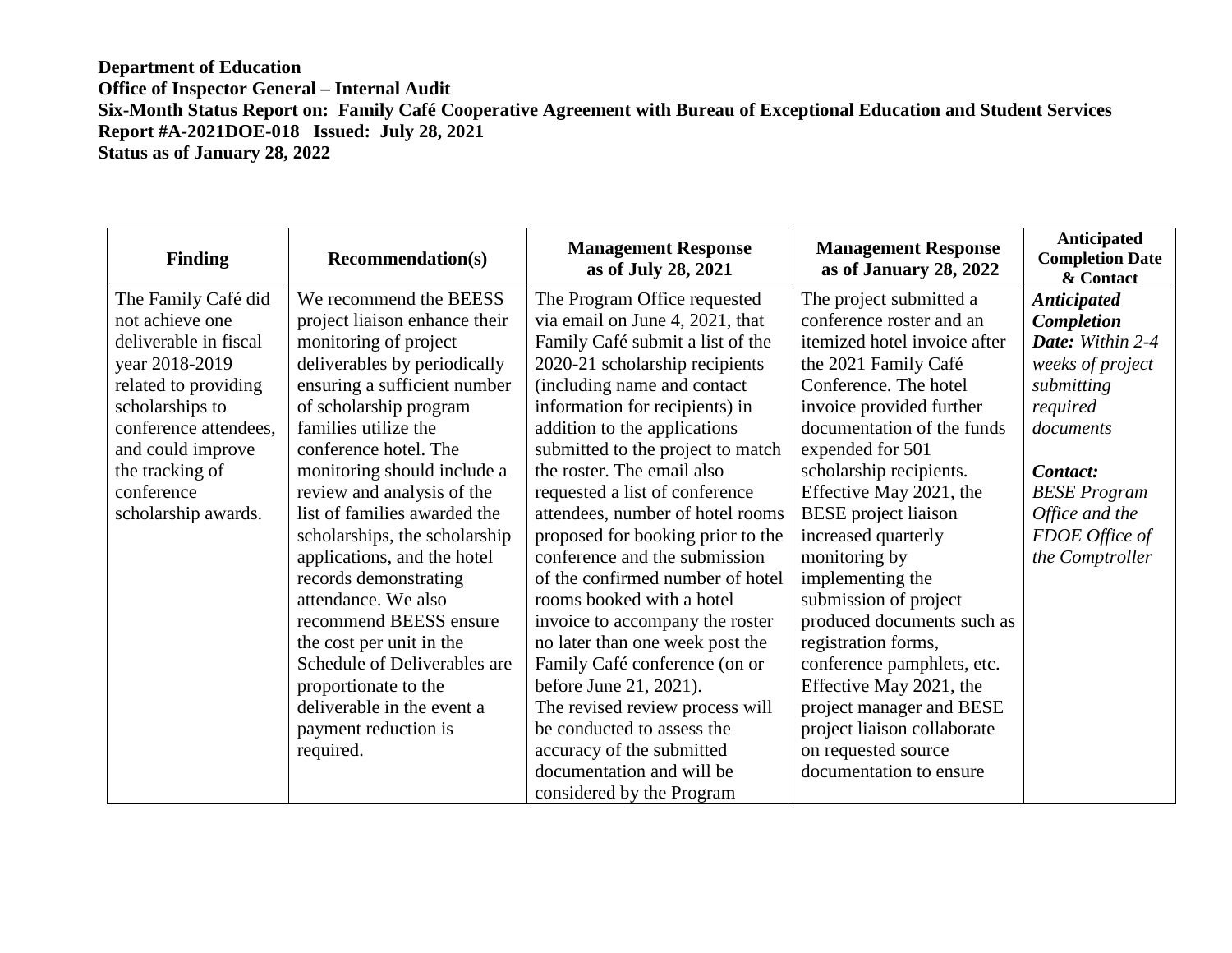| <b>Finding</b> | <b>Recommendation(s)</b> | <b>Management Response</b><br>as of July 28, 2021                                                      | <b>Management Response</b><br>as of January 28, 2022                                                                                                                                                                                                                                                                                                                                                                                                                                 | Anticipated<br><b>Completion Date</b><br>& Contact |
|----------------|--------------------------|--------------------------------------------------------------------------------------------------------|--------------------------------------------------------------------------------------------------------------------------------------------------------------------------------------------------------------------------------------------------------------------------------------------------------------------------------------------------------------------------------------------------------------------------------------------------------------------------------------|----------------------------------------------------|
|                |                          | Office and Office of the<br>Comptroller prior to approval<br>and processing of any form of<br>payment. | targets and deliverables are<br>met quarterly.<br>The program office intends<br>to increase compliance by<br>introducing a tracking<br>document for the 2021-22<br>scholarship recipient cycle.<br>The tracking document<br>includes:<br>1. Scholarship Recipient<br>Last Name;<br>2. Scholarship Recipient<br>First Name;<br>Lottery Number;<br>3.<br>County;<br>4.<br>Scholarship Level;<br>5.<br>Hotel Invoice; and,<br>6.<br><b>Total Amount of</b><br>7.<br>Scholarship Awarded |                                                    |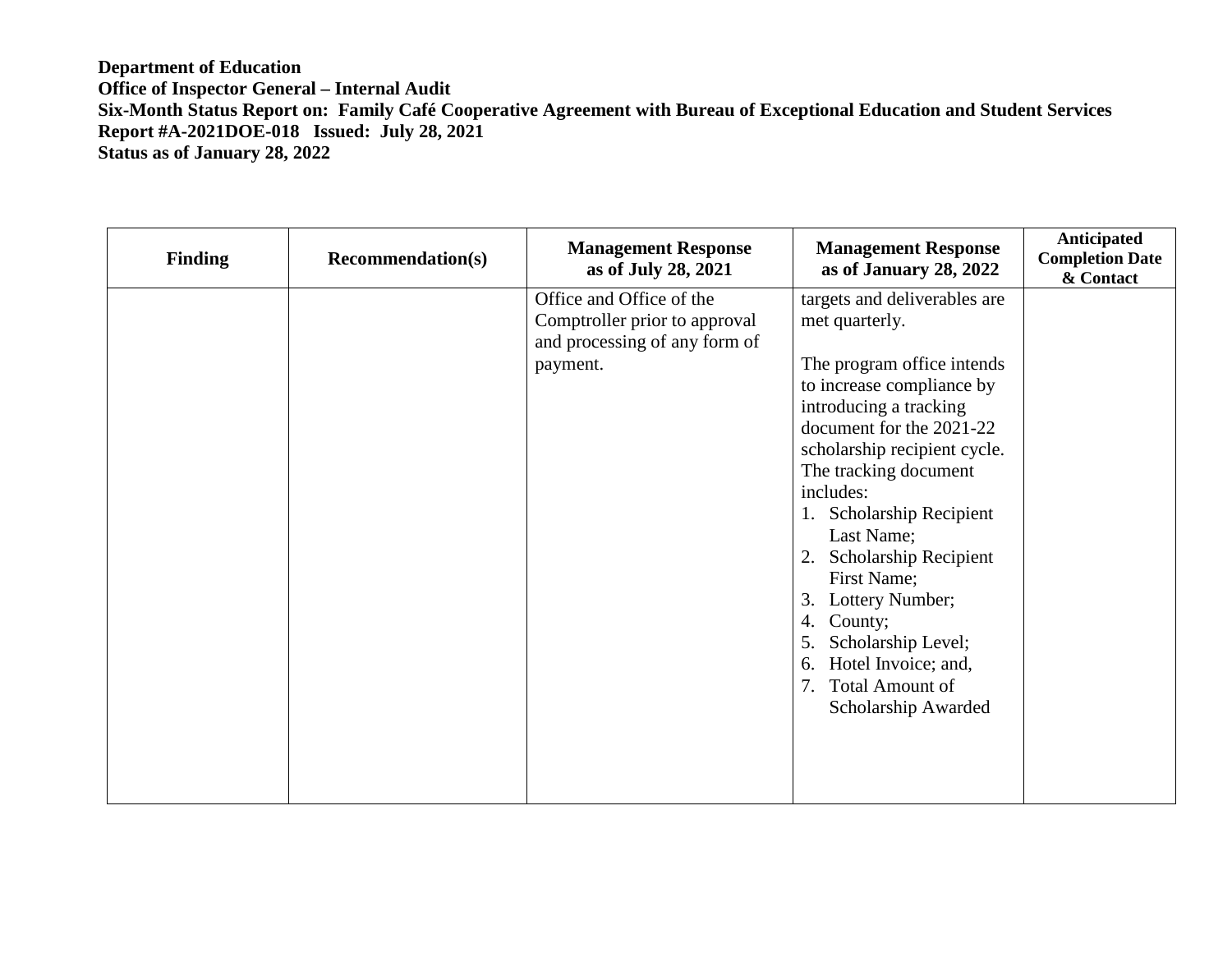| <b>Finding</b> | <b>Recommendation(s)</b> | <b>Management Response</b><br>as of July 28, 2021 | <b>Management Response</b><br>as of January 28, 2022                                                                                                                                                                                                                                                                             | Anticipated<br><b>Completion Date</b><br>& Contact |
|----------------|--------------------------|---------------------------------------------------|----------------------------------------------------------------------------------------------------------------------------------------------------------------------------------------------------------------------------------------------------------------------------------------------------------------------------------|----------------------------------------------------|
|                |                          |                                                   | to link approved payment<br>transactions to awarded<br>scholarship recipients.<br>The inclusion of the lottery<br>number, hotel invoice<br>number and total amount of<br>scholarship awarded on the<br>tracking document permits<br>the BESE program office to<br>analyze and cross-reference<br>the hotel list with the list of |                                                    |
|                |                          |                                                   | families awarded<br>scholarships/scholarship<br>applications. The cost per<br>unit in the Schedule of<br>Deliverables is now<br>proportionate in the event a<br>payment reduction is<br>required for conference<br>scholarships. The overall<br>deliverable can be reduced<br>accordingly (i.e., unit cost                       |                                                    |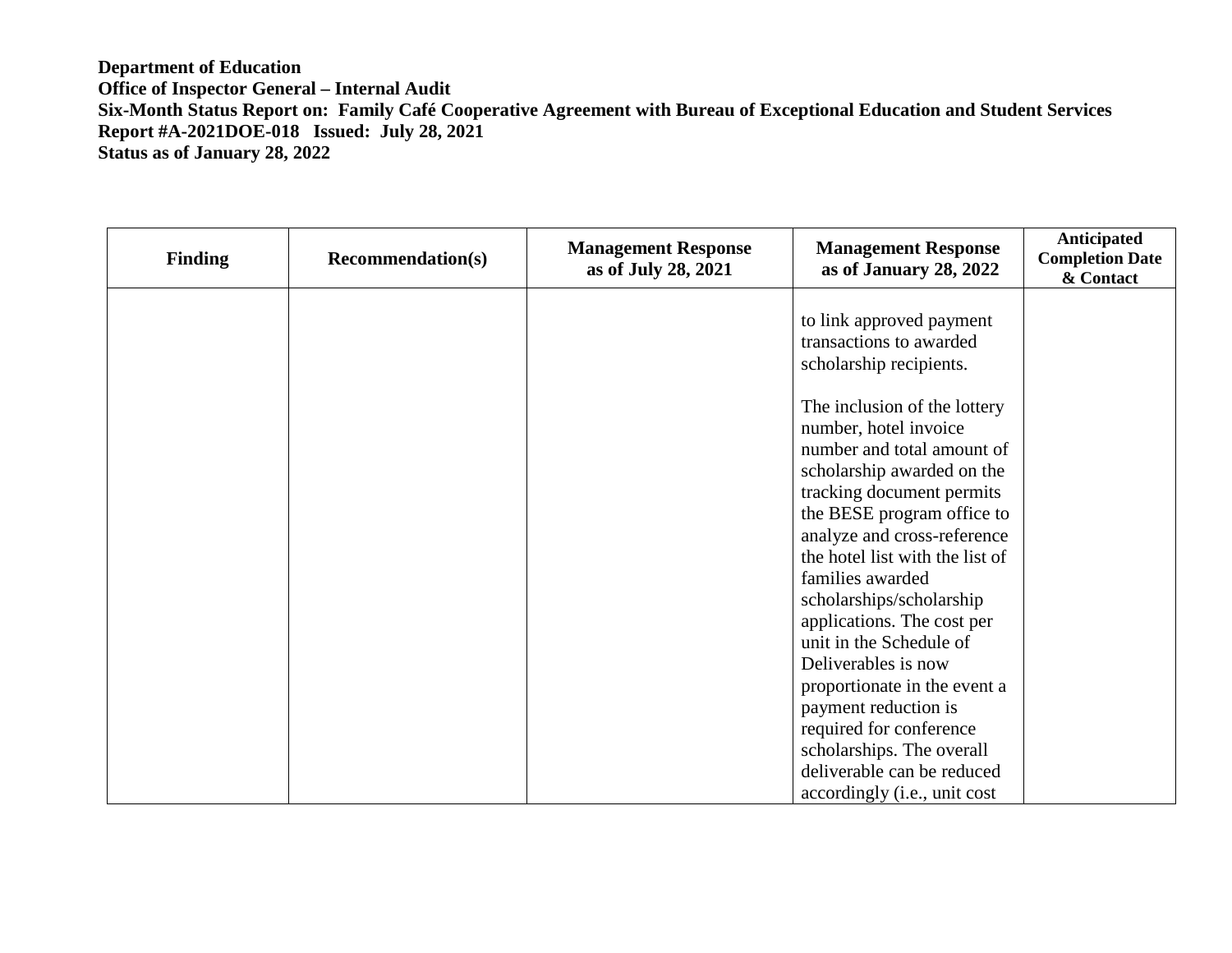| <b>Finding</b> | <b>Recommendation(s)</b> | <b>Management Response</b><br>as of July 28, 2021 | <b>Management Response</b><br>as of January 28, 2022 | <b>Anticipated</b><br><b>Completion Date</b><br>& Contact |
|----------------|--------------------------|---------------------------------------------------|------------------------------------------------------|-----------------------------------------------------------|
|                |                          |                                                   | equals one night of hotel                            |                                                           |
|                |                          |                                                   | accommodation) since, the                            |                                                           |
|                |                          |                                                   | deliverable now states the                           |                                                           |
|                |                          |                                                   | total number of nights of                            |                                                           |
|                |                          |                                                   | hotel accommodation, and                             |                                                           |
|                |                          |                                                   | provides a breakdown of the                          |                                                           |
|                |                          |                                                   | scholarship levels (attendees                        |                                                           |
|                |                          |                                                   | residing more than 250                               |                                                           |
|                |                          |                                                   | miles from the event site                            |                                                           |
|                |                          |                                                   | and pre-conference event                             |                                                           |
|                |                          |                                                   | participants will receive                            |                                                           |
|                |                          |                                                   | three nights; attendees will                         |                                                           |
|                |                          |                                                   | have the option to request                           |                                                           |
|                |                          |                                                   | one night only; and,                                 |                                                           |
|                |                          |                                                   | recipients residing less than                        |                                                           |
|                |                          |                                                   | 250 miles and more than 50                           |                                                           |
|                |                          |                                                   | miles from the event site                            |                                                           |
|                |                          |                                                   | will receive two nights).                            |                                                           |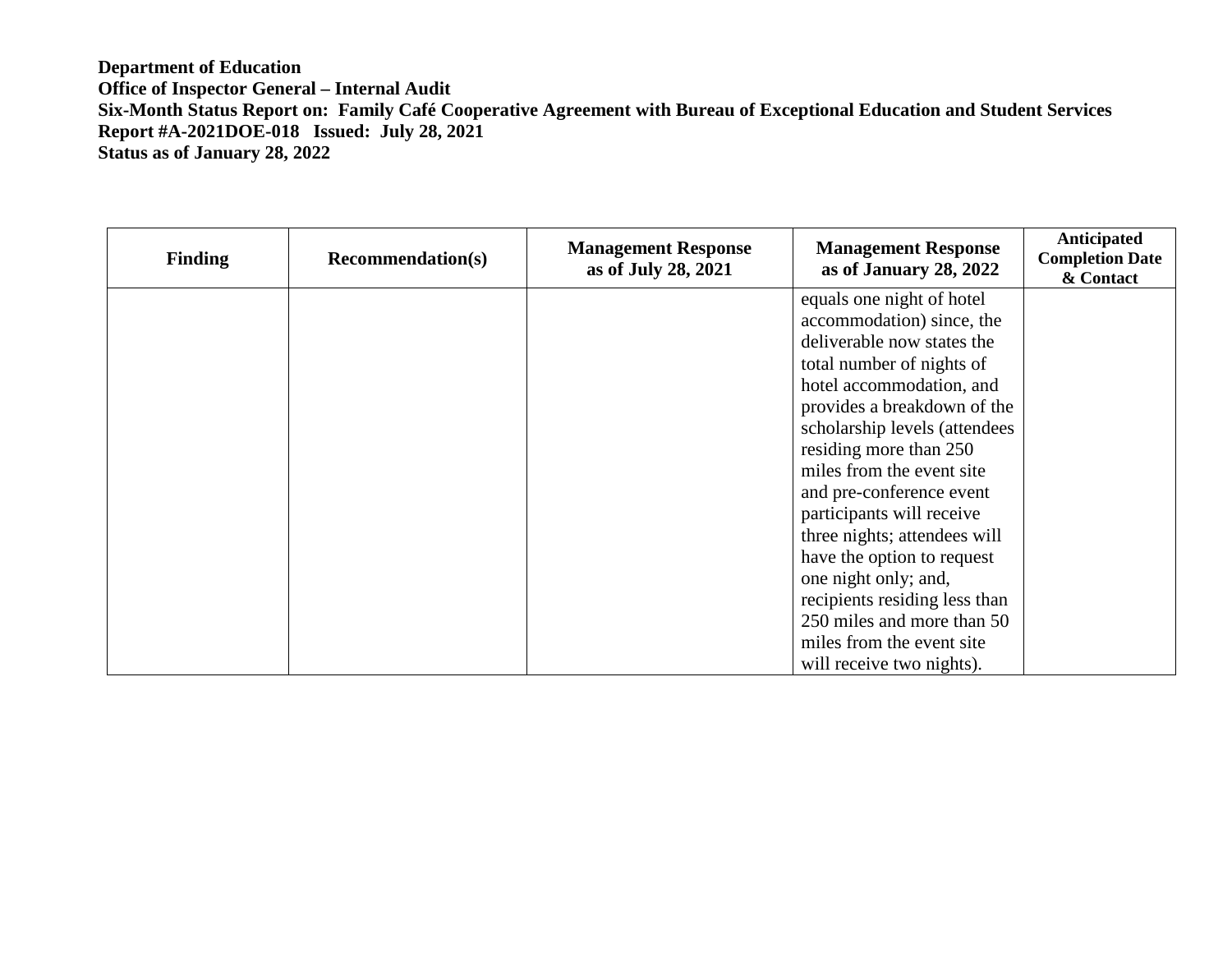| <b>Finding</b>        | <b>Recommendation(s)</b>      | <b>Management Response</b><br>as of July 28, 2021 | <b>Management Response</b><br>as of January 28, 2022 | Anticipated<br><b>Completion Date</b><br>& Contact |
|-----------------------|-------------------------------|---------------------------------------------------|------------------------------------------------------|----------------------------------------------------|
| The Family Café did   | We recommend the Family       | While The Family Café agrees                      | Complete. The Family Café                            | October 18, 2021                                   |
| not submit, nor did   | Café submit a modified        | that the project did not submit a                 | has agreed to contracted                             | Lori Fahey                                         |
| BEESS require, a      | <b>Budget Narrative Form</b>  | modified budget narrative, also                   | budget deviation amounts                             | President & CEO                                    |
| modified budget       | (DOE 101) and a written       | known as an amendment, it                         | on the project agreement                             | The Family Café,                                   |
| narrative for changes | justification for all changes | should be noted that BEESS did                    | for fiscal year 2021-2022                            | Inc.                                               |
| to the project budget | to the project budget in      | not provide any guidance as to                    | and will submit modified                             |                                                    |
| for agreement #37F-   | accordance with agreement     | what percentage or amount of                      | <b>Budget Narrative Forms as</b>                     |                                                    |
| 90745-9Q001.          | terms.                        | deviation from the original                       | necessary.                                           |                                                    |
|                       |                               | budget would trigger the need                     |                                                      |                                                    |
|                       |                               | for such a modification or                        |                                                      |                                                    |
|                       |                               | amendment, nor does the                           |                                                      |                                                    |
|                       |                               | relevant Cooperative Agreement                    |                                                      |                                                    |
|                       |                               | stipulate what conditions would                   |                                                      |                                                    |
|                       |                               | necessitate such a modification                   |                                                      |                                                    |
|                       |                               | or amendment. The project                         |                                                      |                                                    |
|                       |                               | makes the greatest possible                       |                                                      |                                                    |
|                       |                               | effort to meet all deliverables                   |                                                      |                                                    |
|                       |                               | and expend funding as allocated.                  |                                                      |                                                    |
|                       |                               | Real costs can vary in                            |                                                      |                                                    |
|                       |                               | relationship to budgeted costs                    |                                                      |                                                    |
|                       |                               | due to a variety of factors                       |                                                      |                                                    |
|                       |                               | beyond the project's control. As                  |                                                      |                                                    |
|                       |                               | the project was implemented in                    |                                                      |                                                    |
|                       |                               | the manner promised, the idea of                  |                                                      |                                                    |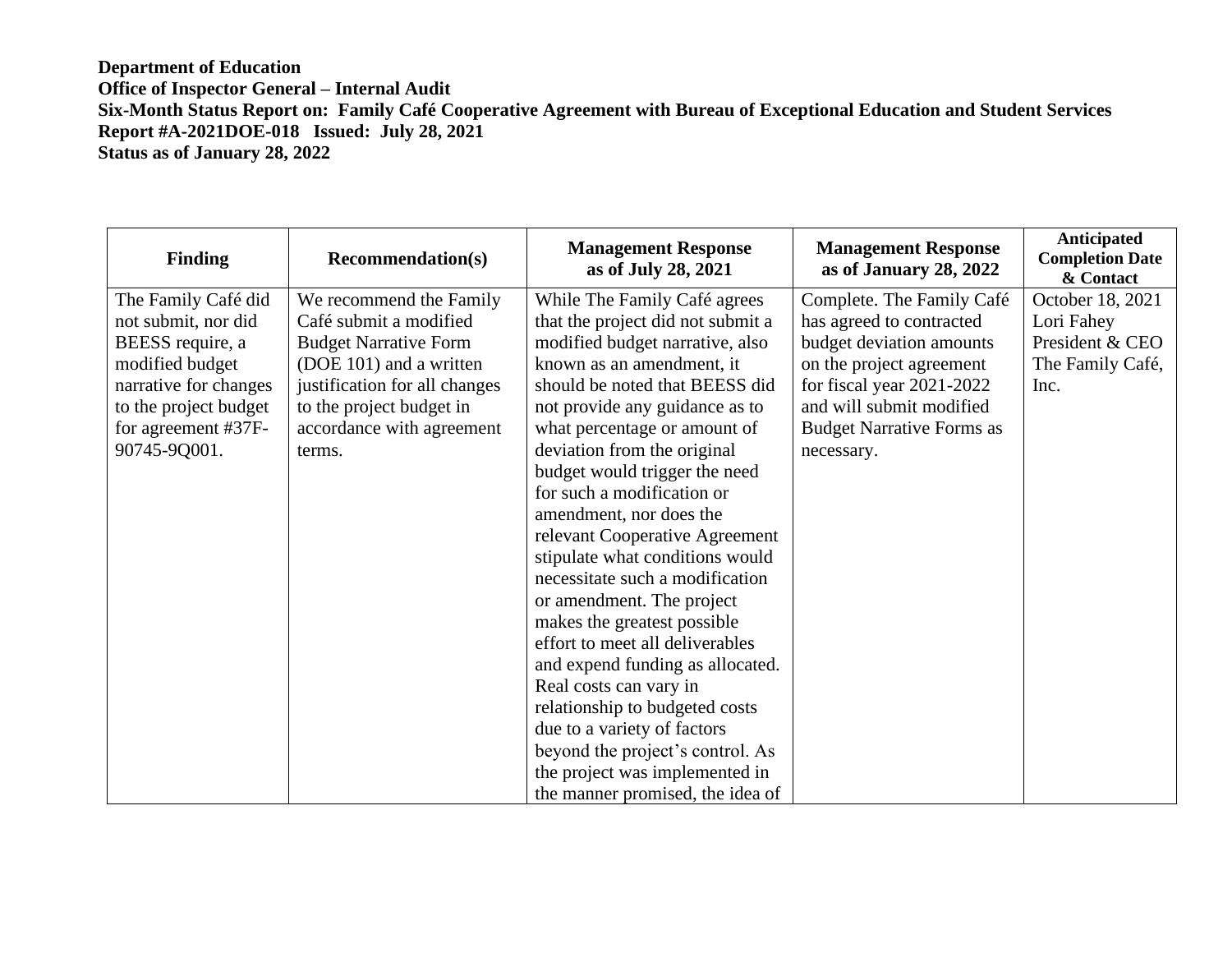| <b>Finding</b> | <b>Recommendation(s)</b> | <b>Management Response</b><br>as of July 28, 2021 | <b>Management Response</b><br>as of January 28, 2022 | <b>Anticipated</b><br><b>Completion Date</b><br>& Contact |
|----------------|--------------------------|---------------------------------------------------|------------------------------------------------------|-----------------------------------------------------------|
|                |                          | submitting an amendment was                       |                                                      |                                                           |
|                |                          | not considered, nor was the                       |                                                      |                                                           |
|                |                          | project offered guidance on what                  |                                                      |                                                           |
|                |                          | degree of variation from the                      |                                                      |                                                           |
|                |                          | initial budget would make an                      |                                                      |                                                           |
|                |                          | amendment necessary. The                          |                                                      |                                                           |
|                |                          | project is not aware of any DOE                   |                                                      |                                                           |
|                |                          | guidance regarding the necessity                  |                                                      |                                                           |
|                |                          | to submit an amendment when                       |                                                      |                                                           |
|                |                          | budget line items and planned                     |                                                      |                                                           |
|                |                          | deliverables do not change, but                   |                                                      |                                                           |
|                |                          | actual expense departs from                       |                                                      |                                                           |
|                |                          | budget projections. Furthermore,                  |                                                      |                                                           |
|                |                          | the nature of The Annual Family                   |                                                      |                                                           |
|                |                          | Café as a large-scale training                    |                                                      |                                                           |
|                |                          | event hosted at a third-party                     |                                                      |                                                           |
|                |                          | hotel makes it difficult to adhere                |                                                      |                                                           |
|                |                          | precisely to all budget amounts                   |                                                      |                                                           |
|                |                          | and deliverables. Factors                         |                                                      |                                                           |
|                |                          | including unforeseen scholarship                  |                                                      |                                                           |
|                |                          | funding from non-DOE sources,                     |                                                      |                                                           |
|                |                          | hotel space availability, and                     |                                                      |                                                           |
|                |                          | decisions by individual families                  |                                                      |                                                           |
|                |                          | on whether or not to attend can                   |                                                      |                                                           |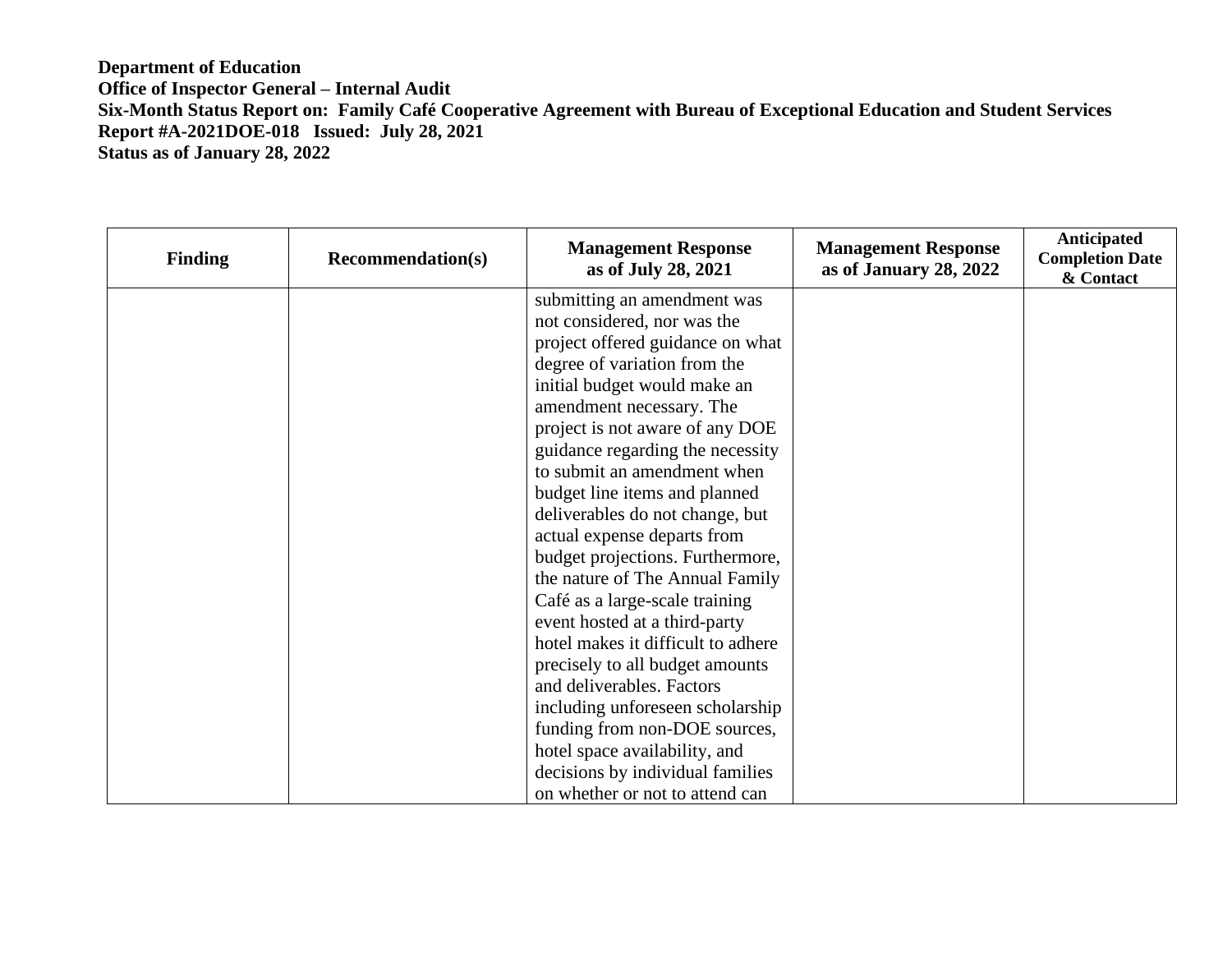| <b>Finding</b> | <b>Recommendation(s)</b> | <b>Management Response</b><br>as of July 28, 2021 | <b>Management Response</b><br>as of January 28, 2022 | <b>Anticipated</b><br><b>Completion Date</b><br>& Contact |
|----------------|--------------------------|---------------------------------------------------|------------------------------------------------------|-----------------------------------------------------------|
|                |                          | make it difficult for the actual                  |                                                      |                                                           |
|                |                          | event to entirely match the                       |                                                      |                                                           |
|                |                          | planned structure in terms of                     |                                                      |                                                           |
|                |                          | exact budget amounts and                          |                                                      |                                                           |
|                |                          | deliverable units. While one                      |                                                      |                                                           |
|                |                          | remedy may be to amend the                        |                                                      |                                                           |
|                |                          | budget and deliverables, that                     |                                                      |                                                           |
|                |                          | may be impossible as every                        |                                                      |                                                           |
|                |                          | circumstance cannot be foreseen,                  |                                                      |                                                           |
|                |                          | and changes can occur mere days                   |                                                      |                                                           |
|                |                          | before the event itself. In other                 |                                                      |                                                           |
|                |                          | words, it is not possible to                      |                                                      |                                                           |
|                |                          | submit an accurate amendment                      |                                                      |                                                           |
|                |                          | when the real cost is not yet                     |                                                      |                                                           |
|                |                          | known. That said, The Family                      |                                                      |                                                           |
|                |                          | Café makes a good faith effort to                 |                                                      |                                                           |
|                |                          | implement the event as described                  |                                                      |                                                           |
|                |                          | in its initial application and uses               |                                                      |                                                           |
|                |                          | DOE funding solely in support                     |                                                      |                                                           |
|                |                          | of the activities and purposes                    |                                                      |                                                           |
|                |                          | outlined in the project's                         |                                                      |                                                           |
|                |                          | application narrative, and the                    |                                                      |                                                           |
|                |                          | project welcomes further                          |                                                      |                                                           |
|                |                          | guidance as to what                               |                                                      |                                                           |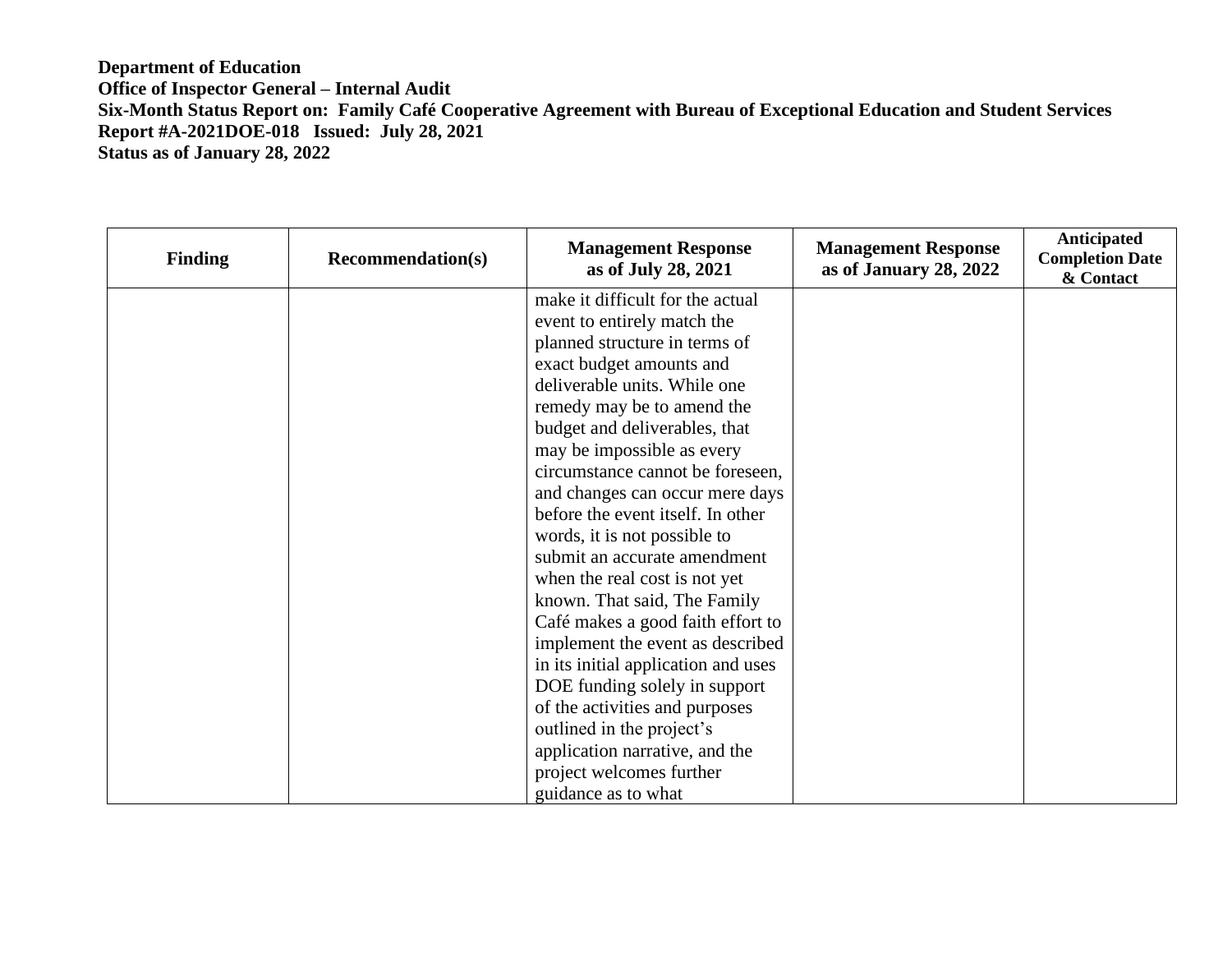| <b>Finding</b>                                                                                                                                     | <b>Recommendation(s)</b>                                                                                                                                                                                                                                                                                                                                                                                   | <b>Management Response</b><br>as of July 28, 2021                                                                                                                                                                                                                                                                                                                                                                                                                                                                                                                                                                                                                                | <b>Management Response</b><br>as of January 28, 2022                                                                                                                                                                               | Anticipated<br><b>Completion Date</b><br>& Contact                            |
|----------------------------------------------------------------------------------------------------------------------------------------------------|------------------------------------------------------------------------------------------------------------------------------------------------------------------------------------------------------------------------------------------------------------------------------------------------------------------------------------------------------------------------------------------------------------|----------------------------------------------------------------------------------------------------------------------------------------------------------------------------------------------------------------------------------------------------------------------------------------------------------------------------------------------------------------------------------------------------------------------------------------------------------------------------------------------------------------------------------------------------------------------------------------------------------------------------------------------------------------------------------|------------------------------------------------------------------------------------------------------------------------------------------------------------------------------------------------------------------------------------|-------------------------------------------------------------------------------|
|                                                                                                                                                    |                                                                                                                                                                                                                                                                                                                                                                                                            | circumstances would necessitate<br>a formal modification or                                                                                                                                                                                                                                                                                                                                                                                                                                                                                                                                                                                                                      |                                                                                                                                                                                                                                    |                                                                               |
|                                                                                                                                                    |                                                                                                                                                                                                                                                                                                                                                                                                            | amendment.                                                                                                                                                                                                                                                                                                                                                                                                                                                                                                                                                                                                                                                                       |                                                                                                                                                                                                                                    |                                                                               |
| The Family Café<br>submitted, and the<br>department approved<br>and paid for, vague<br>invoices and invoices<br>without adequate<br>documentation. | We recommend The Family<br>Café include details in the<br>submitted invoices to<br>adequately depict the<br>services billed and ensure all<br>supporting documentation<br>accompanies invoices<br>submitted for payment.<br>Finally, we recommend all<br>decisions related to<br>expenditure approvals<br>between The Family Café,<br>Office of the Comptroller,<br>and BEESS be documented<br>in writing. | The project agrees that a number<br>of invoices submitted in the<br>years subject to audit did not<br>meet the standard for detail and<br>clarity currently being applied by<br>the Department. It should be<br>noted, however, that the project<br>had previously received<br>guidance from DOE to the effect<br>that the type of detail being<br>sought in the context of the<br>current audit was unnecessary,<br>and that varied materials<br>produced could be listed as<br>"printed materials" or<br>"educational materials" for<br>invoicing purposes. Going<br>forward, the project is willing<br>and able to provide invoices with<br>the type of detail and supporting | Complete. The Family Café<br>has partnered with<br>contractors and BEESS to<br>ensure the adequate<br>depiction of services billed<br>and ensure all supporting<br>documentation accompanies<br>invoices submitted for<br>payment. | October 18, 2021<br>Lori Fahey<br>President & CEO<br>The Family Café,<br>Inc. |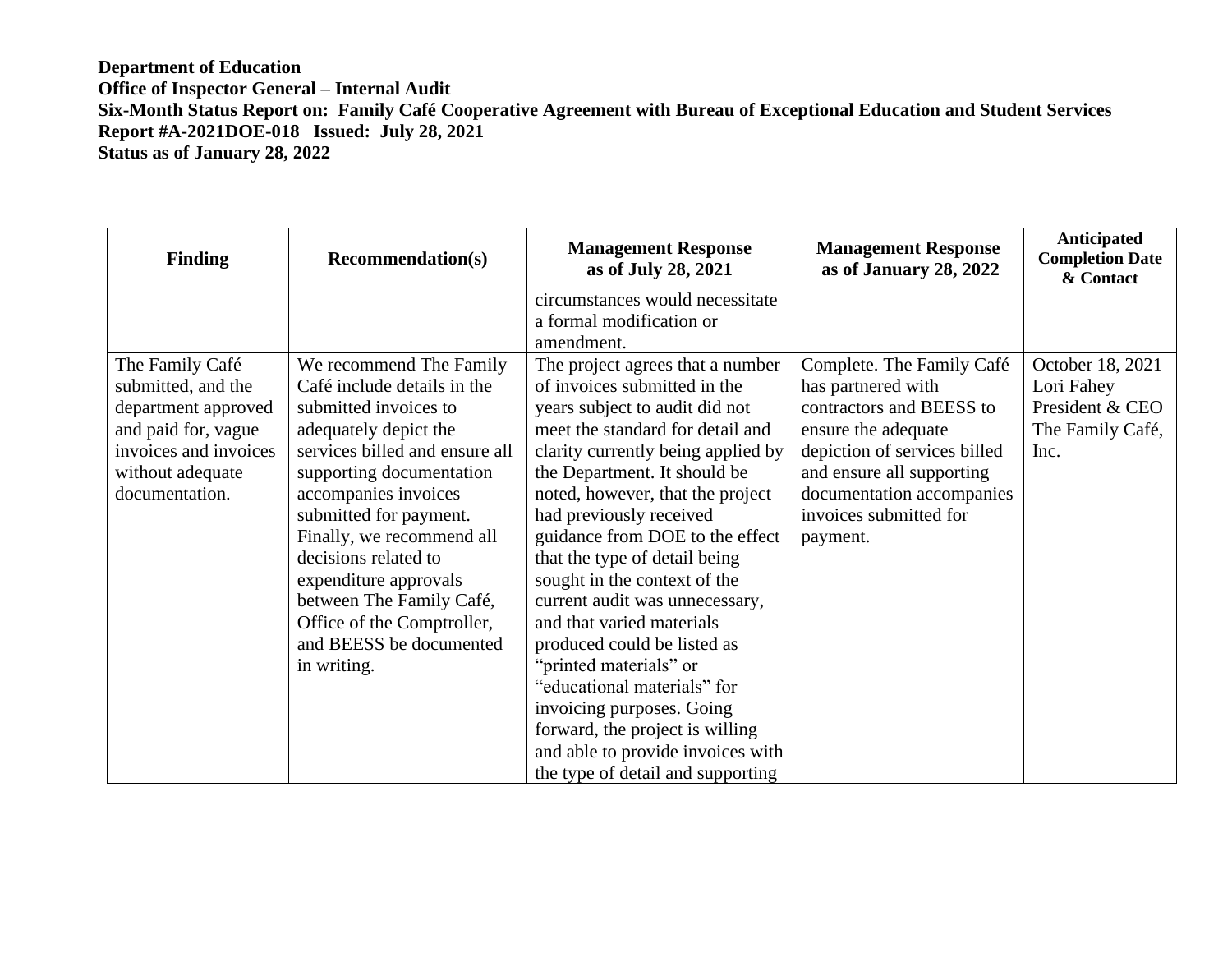| <b>Finding</b>                                                                                                                                                                                                                     | <b>Recommendation(s)</b>                                                                                                                                                                                                                                                                                                                                                                           | <b>Management Response</b><br>as of July 28, 2021                                                                                                                                                                                                                                                                                                                                                                                                                                                                                                                                                                                                                                                                                                    | <b>Management Response</b><br>as of January 28, 2022                                                                                           | Anticipated<br><b>Completion Date</b><br>& Contact                            |
|------------------------------------------------------------------------------------------------------------------------------------------------------------------------------------------------------------------------------------|----------------------------------------------------------------------------------------------------------------------------------------------------------------------------------------------------------------------------------------------------------------------------------------------------------------------------------------------------------------------------------------------------|------------------------------------------------------------------------------------------------------------------------------------------------------------------------------------------------------------------------------------------------------------------------------------------------------------------------------------------------------------------------------------------------------------------------------------------------------------------------------------------------------------------------------------------------------------------------------------------------------------------------------------------------------------------------------------------------------------------------------------------------------|------------------------------------------------------------------------------------------------------------------------------------------------|-------------------------------------------------------------------------------|
|                                                                                                                                                                                                                                    |                                                                                                                                                                                                                                                                                                                                                                                                    | documentation being sought by<br>the Department.                                                                                                                                                                                                                                                                                                                                                                                                                                                                                                                                                                                                                                                                                                     |                                                                                                                                                |                                                                               |
| The Family Café did<br>not achieve one<br>deliverable in fiscal<br>year 2018-2019<br>related to providing<br>scholarships to<br>conference attendees,<br>and could improve<br>the tracking of<br>conference<br>scholarship awards. | We recommend that The<br>Family Café ensure<br>achievement of the<br>deliverable to support<br>families attending The<br>Annual Family Café. We<br>additionally recommend The<br>Family Café enhance their<br>tracking mechanisms to<br>better account for families<br>and individuals awarded<br>scholarships and utilizing the<br>conference hotel while<br>attending The Annual Family<br>Café. | While the project agrees that the<br>financial assistance scholarship<br>deliverable was not met in the<br>2018-2019 contract year, a<br>number of unique circumstances<br>contributed to this. First, it must<br>be recognized that the<br>relationship between the initial<br>list of Financial Assistance<br>lottery recipients and the final<br>hotel rooming list is complex.<br>Some recipients may cancel,<br>some recipients may fail to<br>appear at check in, and some<br>may have name changes due to<br>the need to make reservations<br>under the name of adult<br>household members, while event<br>registration may have been made<br>under the name of a minor child<br>or other household member.<br>Some families may include more | Complete. The Family Café<br>met this deliverable in fiscal<br>year 2020-2021 and<br>developed a mutually<br>agreeable plan moving<br>forward. | October 18, 2021<br>Lori Fahey<br>President & CEO<br>The Family Café,<br>Inc. |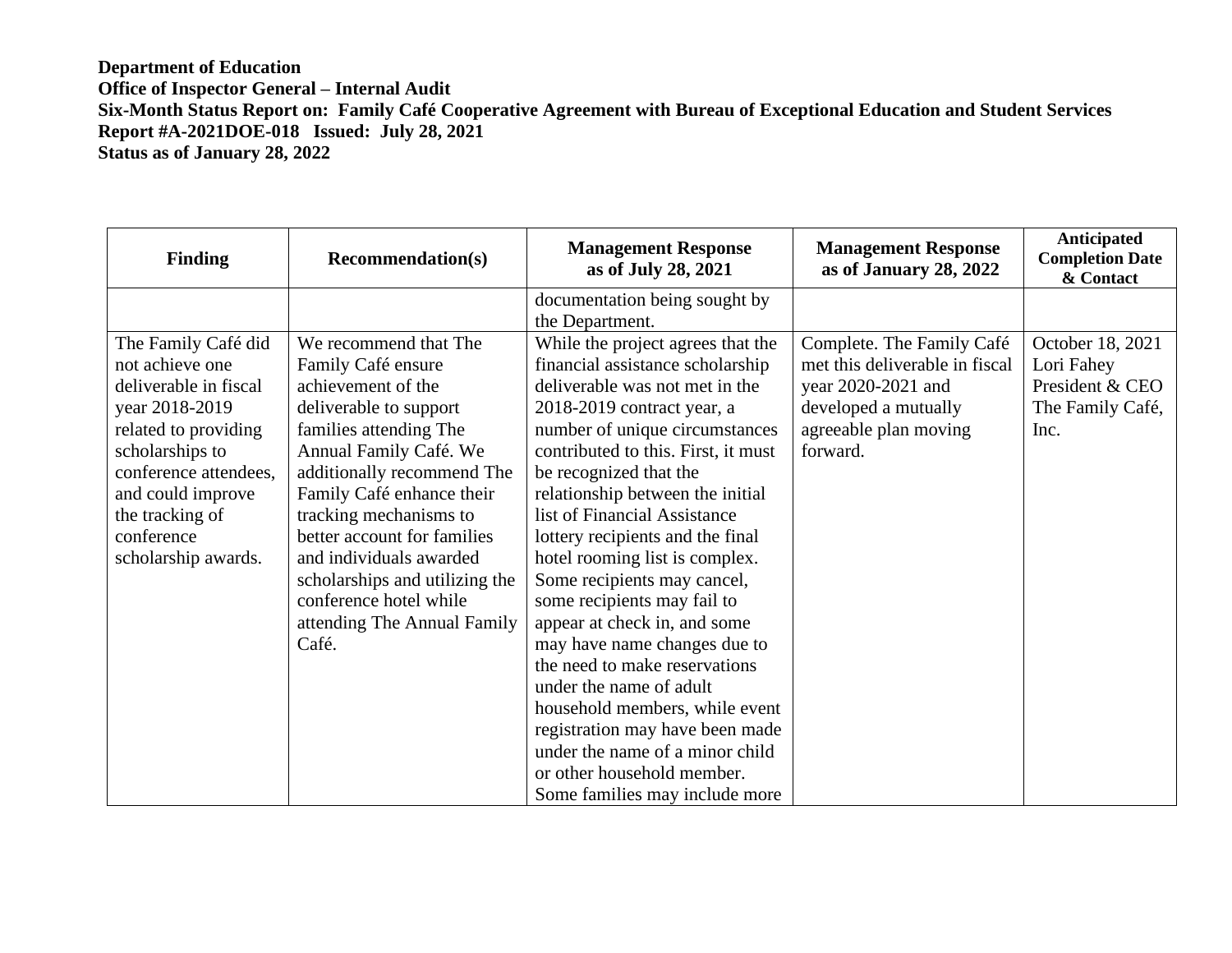| <b>Finding</b> | <b>Recommendation(s)</b> | <b>Management Response</b><br>as of July 28, 2021 | <b>Management Response</b><br>as of January 28, 2022 | <b>Anticipated</b><br><b>Completion Date</b><br>& Contact |
|----------------|--------------------------|---------------------------------------------------|------------------------------------------------------|-----------------------------------------------------------|
|                |                          | than four family members, and                     |                                                      |                                                           |
|                |                          | therefore require more than one                   |                                                      |                                                           |
|                |                          | room. In the event of                             |                                                      |                                                           |
|                |                          | cancellations, The Family Café                    |                                                      |                                                           |
|                |                          | contacts families on the waiting                  |                                                      |                                                           |
|                |                          | list that were not selected                       |                                                      |                                                           |
|                |                          | through the financial assistance                  |                                                      |                                                           |
|                |                          | lottery to offer them a                           |                                                      |                                                           |
|                |                          | scholarship room. This practice                   |                                                      |                                                           |
|                |                          | also occurs up to and at the event                |                                                      |                                                           |
|                |                          | itself, with families being                       |                                                      |                                                           |
|                |                          | contacted on site to fill                         |                                                      |                                                           |
|                |                          | scholarship rooms when families                   |                                                      |                                                           |
|                |                          | do not appear at check in. Given                  |                                                      |                                                           |
|                |                          | the project's limited staff, the                  |                                                      |                                                           |
|                |                          | size of the event, and the                        |                                                      |                                                           |
|                |                          | ongoing, ad hoc nature of this                    |                                                      |                                                           |
|                |                          | process, it can be extremely                      |                                                      |                                                           |
|                |                          | difficult to track the use of                     |                                                      |                                                           |
|                |                          | scholarship funding. With                         |                                                      |                                                           |
|                |                          | specific reference to the 2018-                   |                                                      |                                                           |
|                |                          | 2019 year, the host hotel sold a                  |                                                      |                                                           |
|                |                          | number of rooms that had been                     |                                                      |                                                           |
|                |                          | allocated to The Family Café                      |                                                      |                                                           |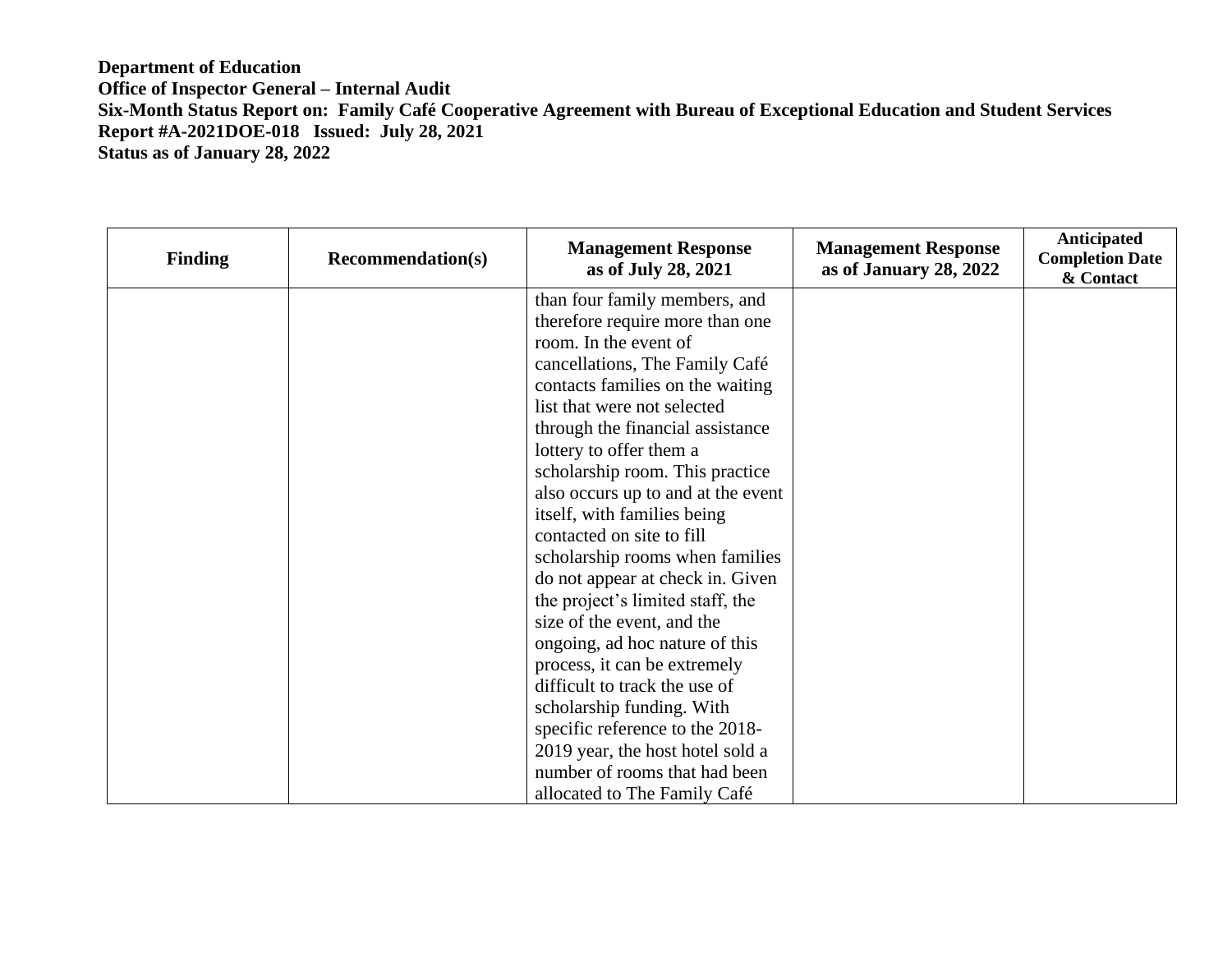| <b>Finding</b> | <b>Recommendation(s)</b> | <b>Management Response</b><br>as of July 28, 2021 | <b>Management Response</b><br>as of January 28, 2022 | <b>Anticipated</b><br><b>Completion Date</b><br>& Contact |
|----------------|--------------------------|---------------------------------------------------|------------------------------------------------------|-----------------------------------------------------------|
|                |                          | room block without the project's                  |                                                      |                                                           |
|                |                          | knowledge or consent. As a                        |                                                      |                                                           |
|                |                          | result, there was not sufficient                  |                                                      |                                                           |
|                |                          | room space to accommodate the                     |                                                      |                                                           |
|                |                          | number of scholarship families                    |                                                      |                                                           |
|                |                          | called for in the DOE agreement.                  |                                                      |                                                           |
|                |                          | Additionally, two non-DOE                         |                                                      |                                                           |
|                |                          | entities contributed funding to                   |                                                      |                                                           |
|                |                          | provide accommodation to                          |                                                      |                                                           |
|                |                          | scholarship recipients. While                     |                                                      |                                                           |
|                |                          | these families cannot be counted                  |                                                      |                                                           |
|                |                          | against the DOE deliverable,                      |                                                      |                                                           |
|                |                          | their inclusion on the rooming                    |                                                      |                                                           |
|                |                          | list further limited the number of                |                                                      |                                                           |
|                |                          | hotel rooms available on site. To                 |                                                      |                                                           |
|                |                          | remedy this situation and prevent                 |                                                      |                                                           |
|                |                          | it from occurring again, in 2021                  |                                                      |                                                           |
|                |                          | the project contacted the host                    |                                                      |                                                           |
|                |                          | hotel and arranged to identify                    |                                                      |                                                           |
|                |                          | families that applied for financial               |                                                      |                                                           |
|                |                          | assistance that were initially                    |                                                      |                                                           |
|                |                          | declined and subsequently                         |                                                      |                                                           |
|                |                          | attended at their own cost. A                     |                                                      |                                                           |
|                |                          | number of these non-awardee                       |                                                      |                                                           |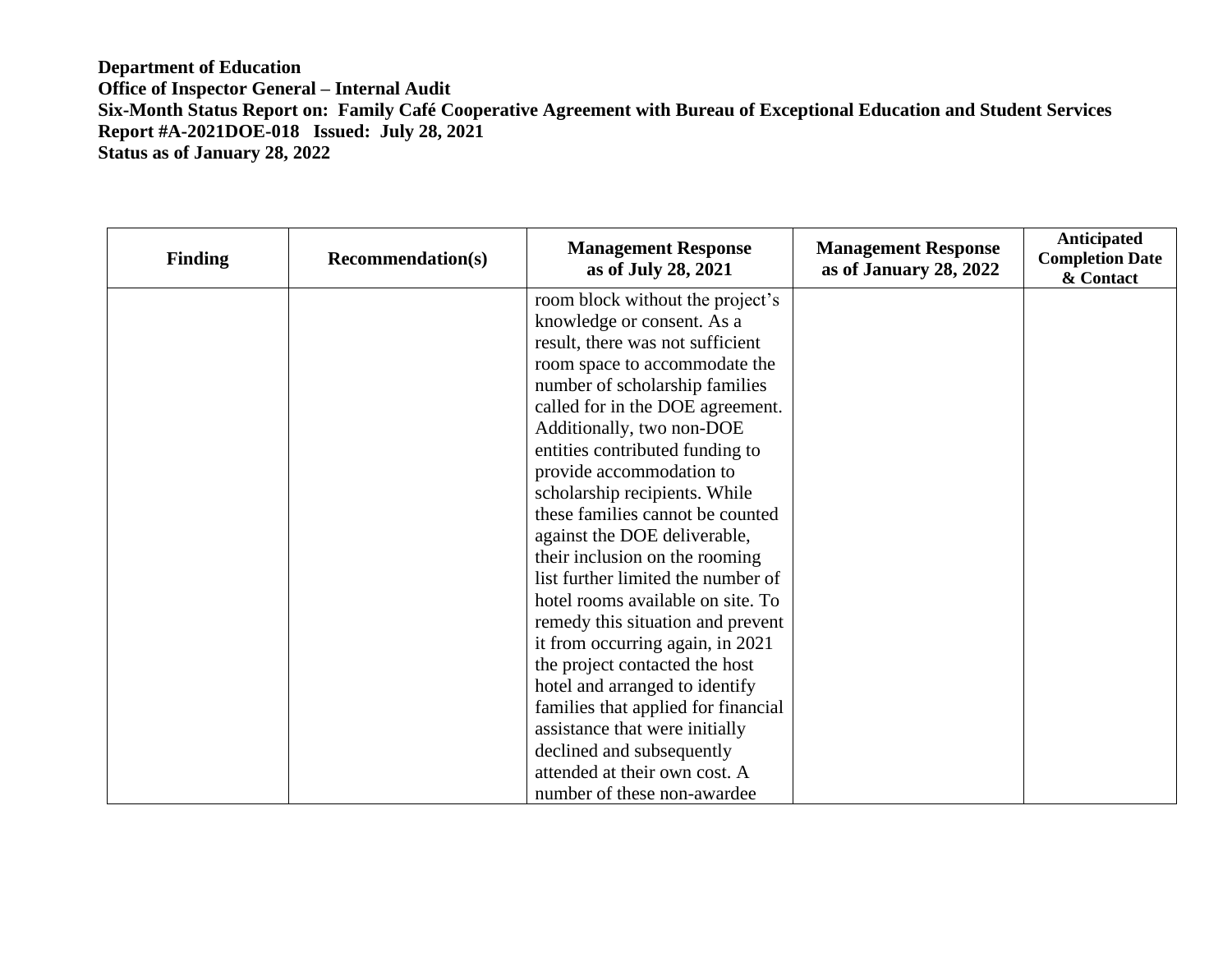| <b>Finding</b> | <b>Recommendation(s)</b> | <b>Management Response</b><br>as of July 28, 2021 | <b>Management Response</b><br>as of January 28, 2022 | <b>Anticipated</b><br><b>Completion Date</b><br>& Contact |
|----------------|--------------------------|---------------------------------------------------|------------------------------------------------------|-----------------------------------------------------------|
|                |                          | families were subsequently                        |                                                      |                                                           |
|                |                          | moved from the "self-pay" list to                 |                                                      |                                                           |
|                |                          | the financial assistance list.                    |                                                      |                                                           |
|                |                          | Doing so required the project to                  |                                                      |                                                           |
|                |                          | cross-reference the hotel billing                 |                                                      |                                                           |
|                |                          | folio with its internal financial                 |                                                      |                                                           |
|                |                          | assistance lottery list, with non-                |                                                      |                                                           |
|                |                          | awardee families being moved                      |                                                      |                                                           |
|                |                          | from self-pay to financial                        |                                                      |                                                           |
|                |                          | assistance in lottery order until a               |                                                      |                                                           |
|                |                          | sufficient number of families                     |                                                      |                                                           |
|                |                          | was included in the financial                     |                                                      |                                                           |
|                |                          | assistance list to meet the                       |                                                      |                                                           |
|                |                          | deliverable. Again, it should be                  |                                                      |                                                           |
|                |                          | noted that this process can be                    |                                                      |                                                           |
|                |                          | difficult and complex, as it relies               |                                                      |                                                           |
|                |                          | on the willingness of a third                     |                                                      |                                                           |
|                |                          | party, the host hotel, to provide                 |                                                      |                                                           |
|                |                          | the project with the necessary                    |                                                      |                                                           |
|                |                          | information to identify qualified                 |                                                      |                                                           |
|                |                          | financial assistance applicants                   |                                                      |                                                           |
|                |                          | that attended at their own cost.                  |                                                      |                                                           |
|                |                          | Additionally, the project must                    |                                                      |                                                           |
|                |                          | rely on the willingness of the                    |                                                      |                                                           |